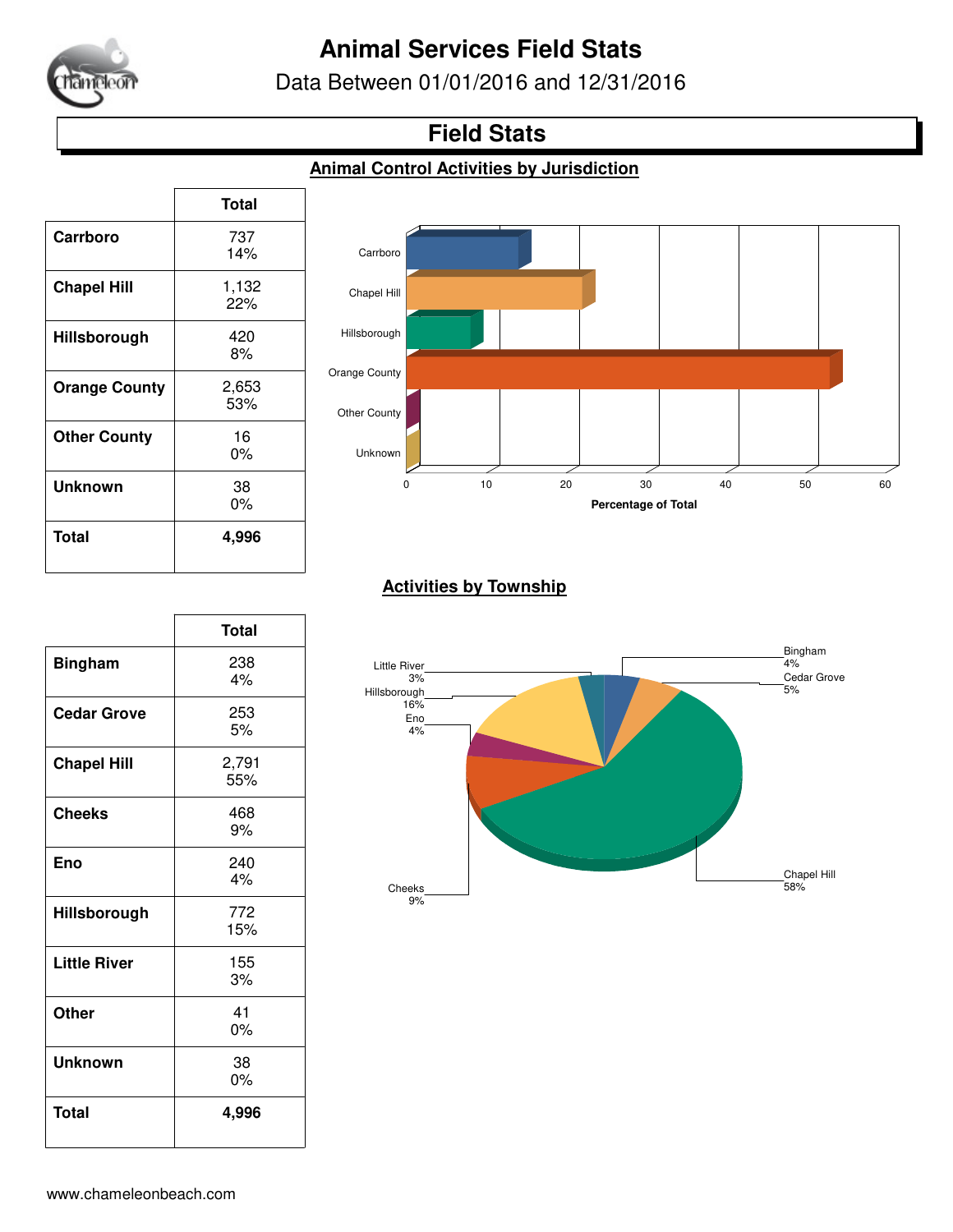

# **Animal Services Field Stats**

### Data Between 01/01/2016 and 12/31/2016

| <b>Activities by Animal Type</b> | <b>Total</b>            | <b>Activities by Call Type</b> |
|----------------------------------|-------------------------|--------------------------------|
| Cat                              | 614<br>12%              | <b>Assist</b>                  |
| <b>Dog</b>                       | 3,379<br>67%            | <b>Bite</b>                    |
| Fowl                             | 126<br>2%               | <b>Canvass</b>                 |
| <b>Livestock</b>                 | 211<br>4%               | <b>Confiscate</b>              |
| <b>Other</b>                     | 48<br>$0\%$             | <b>Cruelty</b>                 |
| <b>Rabies Vectors</b>            | 379<br>7%               | <b>Declare</b>                 |
| <b>Reptile</b>                   | $\overline{2}$<br>$0\%$ | <b>Exposure</b>                |
| <b>Unknown</b>                   | 153<br>3%               | <b>Kennel</b>                  |
| Wildlife                         | 84<br>1%                | <b>Nuisance</b>                |
| <b>Total</b>                     | 4,996                   | Other                          |
|                                  |                         |                                |

| Activities by Call Type | <b>Total</b> |
|-------------------------|--------------|
| <b>Assist</b>           | 111<br>2%    |
| <b>Bite</b>             | 963<br>19%   |
| <b>Canvass</b>          | 322<br>6%    |
| Confiscate              | 3<br>0%      |
| <b>Cruelty</b>          | 313<br>6%    |
| <b>Declare</b>          | 68<br>1%     |
| <b>Exposure</b>         | 335<br>6%    |
| <b>Kennel</b>           | 9<br>0%      |
| <b>Nuisance</b>         | 843<br>16%   |
| <b>Other</b>            | 502<br>10%   |
| Owned                   | 67<br>1%     |
| <b>Prot Cust</b>        | 16<br>0%     |
| <b>Stray</b>            | 906<br>18%   |
| <b>Tethering</b>        | 71<br>1%     |
| <b>Trap</b>             | 256<br>5%    |
| <b>Wildlife</b>         | 211<br>4%    |
| <b>Total</b>            | 4,996        |

 $\overline{\phantom{0}}$ 

\* Vector species include bats, foxes, raccoons, skunks, and coyotes